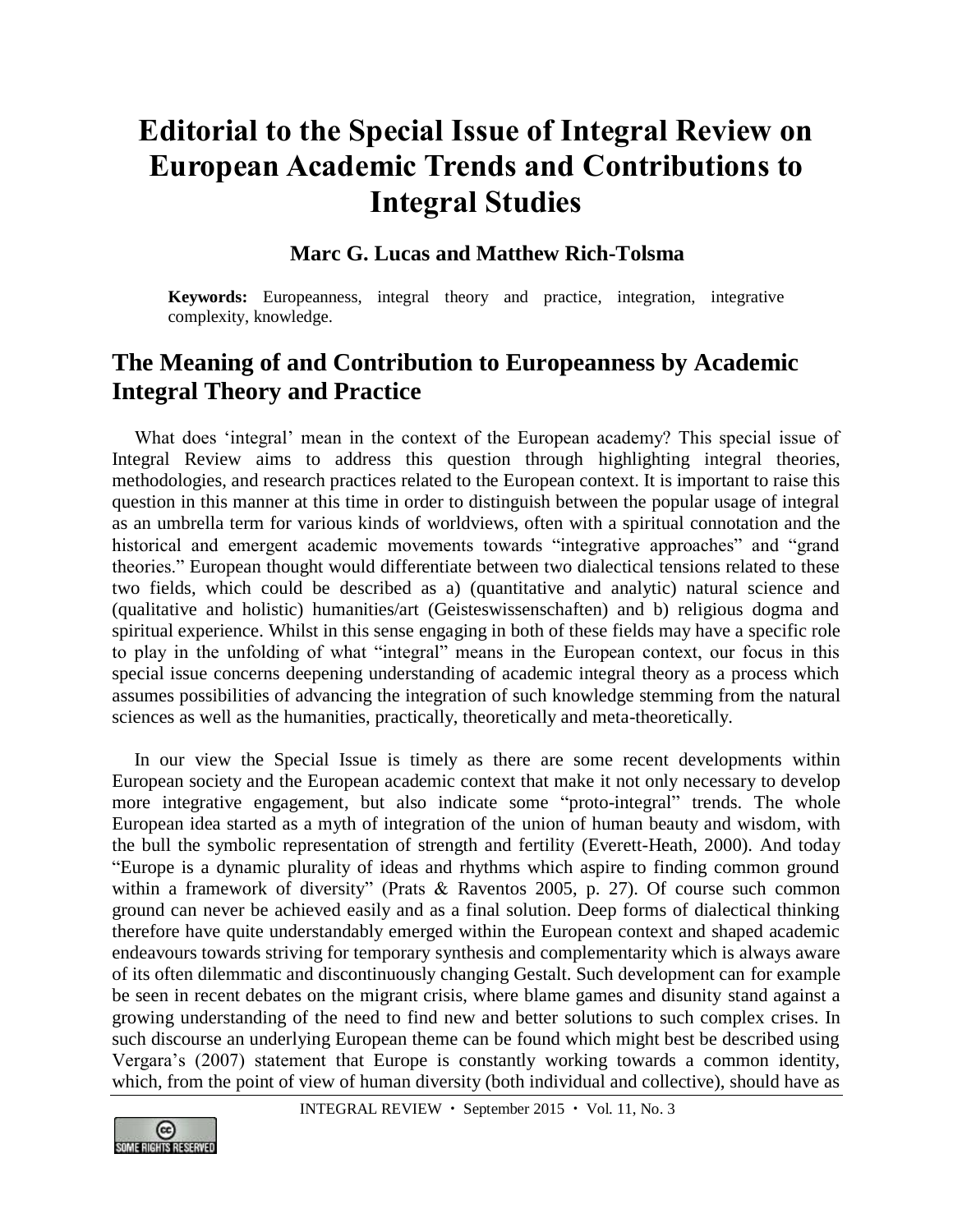the basis and intangible beginning of the old and yet new European identity mankind and its individual, social and transcendent rights [...] Europeanness is a quality far richer than any unilateral reductionism brought about by modernity. Above all, it is a way of being and acting, which has had, as the non-renounceable basis of its construction and historical identity, mankind and its moral, intellectual and transcendent character. (pp. 15-22)

In the field of academia the 5<sup>th</sup> Euroacademia Global Conference "Europe Inside-Out: Europe and Europeanness Exposed to Plural Observers" held in Barcelona, Spain in March 2015 might be an example of recent explorations of such Europeanness. It is as well a topic for current organizational research within academia. The authors Meyer and Boxenbaum (2010, p.738, pp. 751-752) regard this research in Europe as being rooted in a long-standing humanistic tradition of a more philosophical and social scientific nature. For them European research is often grounded on the work of grand thinkers. Equally, Europeanness leans towards more macrooriented, critical, and processual approaches. Receptiveness to alternative paradigmatic perspectives is more accepted within European academic cultures. In this sense current European integrative frameworks like syncretism (Martinez, Peattie & Vazquez-Brust, 2015) advocate the reconciliation of economic imperatives and environmental concerns via the reintegration of corporate objective (or systemic) and subjective (or constructionist) contingencies. Within European thought the struggle of "Widening horizons beyond national boundaries" (Hickson et al., 1980, p. 1) is a constitutive driving force.

The few attempts to define Europeanness in a positive way include terms such as multidisciplinarity, reflexive methodological stance, critical scholarship, and socio-political orientation. The authors conclude that Europeanness, if the term is applicable yet, reflects a spirit of engaging with grand thinkers of the present and the past in attempts to integrate the different linguistic communities included in the respective research. This linguistic and multi-disciplinary diversity often stimulates European research to reflect on the nature of relationality and integration of disparate findings from a more complementary and/or comprehensive perspective. In such attempts a proto-integral orientation can be seen, in light of which the contributions in this Special Issue can be contextualized.

Nevertheless Europeanness still focusses on a hyper-rationalistic, multi-linguistic but still language bound research orientation in a post-modernist way. This assessment leads to the following exploratory attempts at a journey into an alternative, maybe post-postmodernist research perspective. The articles in this special issue indicate possible ways of how such integral thought could contribute to the current state and defiances of European academia. In these recent developments of sense- and meaning-making structures, integral thought quite naturally participates by being grounded in the current European life-condition and concomitant historical cultural tradition.

In this sense the special issue is highly relevant to today's changing European Gestalt and can contribute to the emergence of its more integrated shape which might be more adaptive to the pressing complex issues at hand.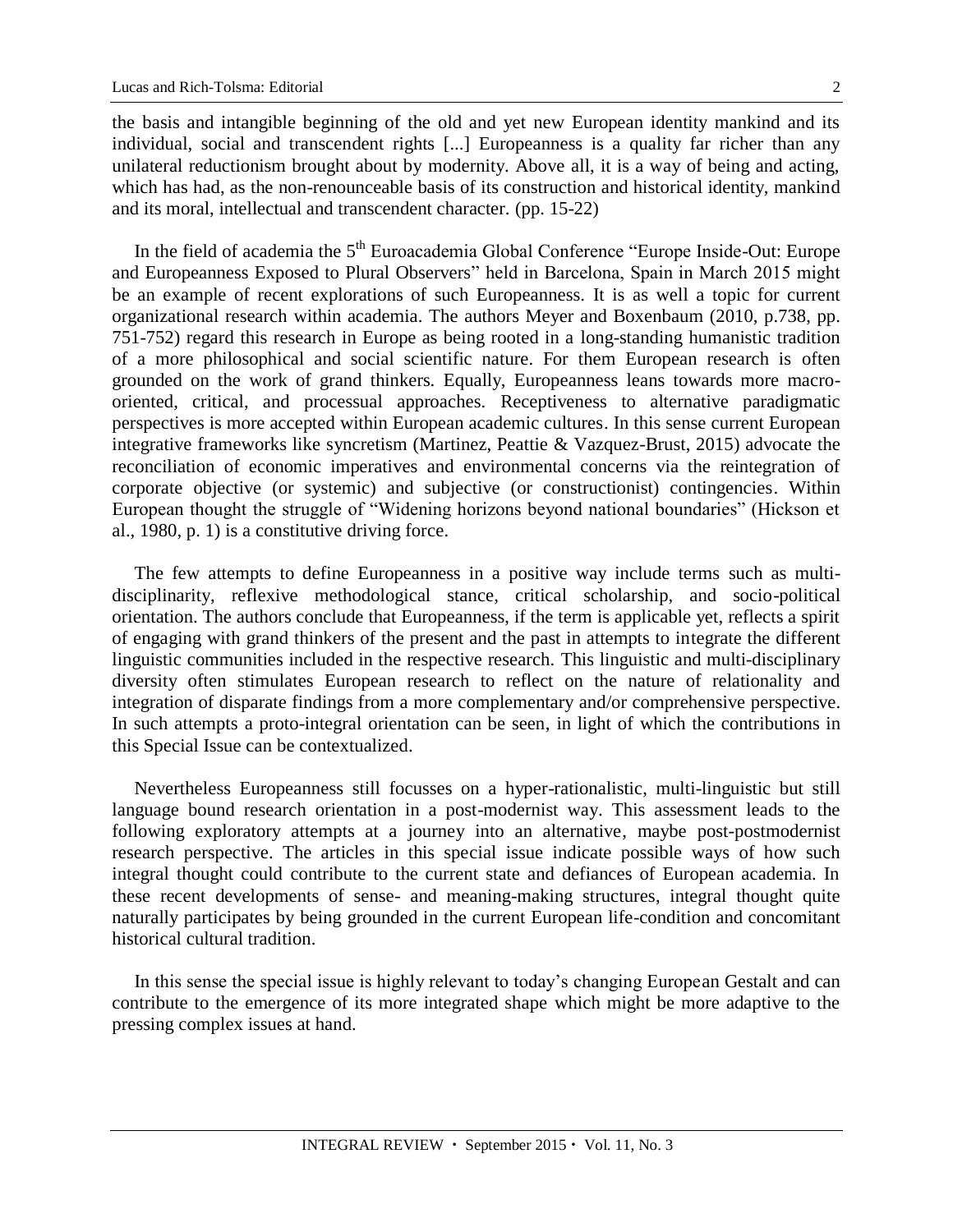### **The Content of this Special Issue**

Shaping a structure for the content of an issue of Integral Review is not a trivial task to undertake. In the best sense of the term "border-worker" (Horlick-Jones & Sime, 2004), all the contributors in this issue share an intellectual work that all too often stems from the respective author's condition of living on the borders of the academy and civil society while engaging in their work in addressing a rich diversity of complex problems. Accordingly, submissions from European researchers presently working in the academy are brought together with such contributions from primarily independent scholars.

While in this sense being aware that the contributions of each author have theoretical as well as practical relevance, the issue is nevertheless separated into two sections. While section one Integral Theorizing in European Academia, includes papers that are dealing with issues that are more focused on theoretical and methodological reasoning, section two, Integral Practice and Applications in European Academia, covers contributions that are dealing with and focus on integral practice and/or applications.

In section one several authors have inquired into which modalities of knowing can be identified as legitimately scientific from an integral academic perspective as outlined above. This suggests the importance of engaging in research on philosophy of science, sociology of knowledge, and economics. The authors have critically dealt with a wide range of integrative approaches and streams of thought especially including those of European origin in service of this inquiry. But these papers not only deal with topics related to deepening our understanding of what "integral" might mean in a European context. Rather they also approached the topic using integrative methods, mixed methodological inquiry, the scholarship of integration, and transdisciplinarity.

Lucas' art-inspired and phenomenological inquiry delves into an integrative investigation of developmental trends bringing together first, second and third person multi-method approaches. Self and long-term societal transformations are being merged and united in a visionary processform of a Moebius strip. The dialectics of art and science foster such a movement. The whole process is being reflected within the philosophy of complexity, adult developmental theory and recent scientific findings especially from neuro-psycho-economics.

Hagström and Stålne enter such an arena via a more adult developmental perspective. In their article especially the generality claims of some of these theories are being reflected upon. Such claims are usually interpreted as being opposed to each other in every general model of adult development and therefore are usually seen as incommensurable. Seemingly they contradict existing domain specificity claims as well. In interrelating Kegan's Subject-Object-Theory with Common's Model of Hierarchical Complexity within a thought experiment, the authors explore dialectical reasoning to come to a more complex re-solution to a long-term debate within adult developmental psychology. Again, subjectivistic and objectivistic scientific positions are being pacified and postindustrial societal relevance of such complex reasoning is being discussed.

Laske explores the social dimension of collaboration e.g. within profit organizations via his dialectical thought form. Such self-awareness fosters late adult cognitive development post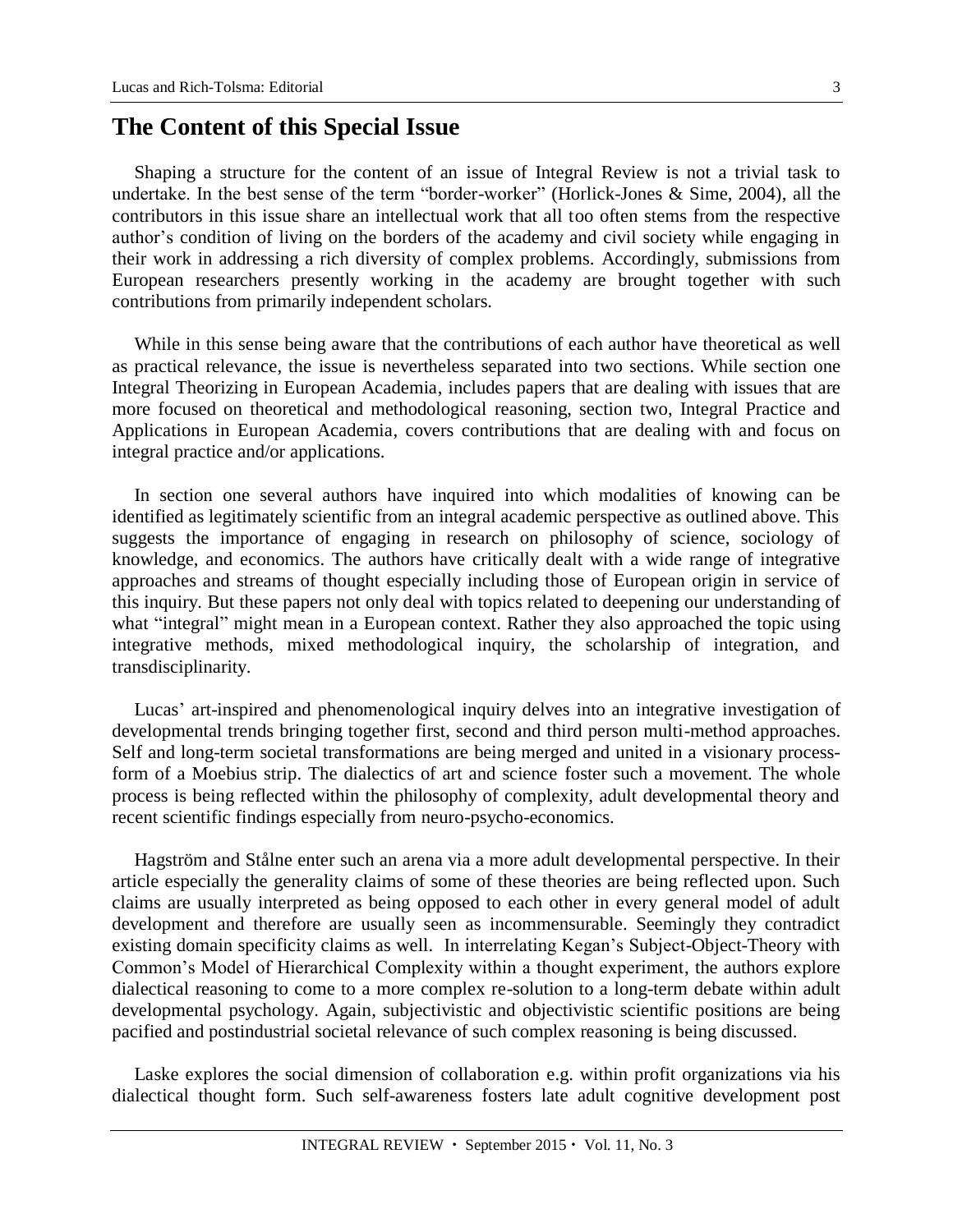formal reasoning by integrating e.g. Bhaskar's dialectical theorizing with social-emotional components. Adult developmental approaches are being incorporated in a grand theory approach discussed here.

Fein closes the more theoretical articles included in section one by showing how such integral thought – as explored in the three articles before – relates to recent trends within organizational studies. By comparing the so-called Practice Turn to its forerunners within classical modernity of science from a more integral perspective, she appreciates the emergent qualities of such postmodern practice oriented theorizing and as well indicates a surplus which could be given when a more integral perspective would be taken. Again complexity, inter-relationality, cross-field multi-perspectivity and multi-method inquiry as well as the developmental perspective are being demonstrated as a genuine integral contribution within European integral thought.

In section II, other responses in this Special Issue highlight and inform how such integral approaches are relevant for addressing a multitude of ecological, economic, societal and individual-related issues in Europe. These papers give an impression of what impact integral practice and applications can have. For this they are describing examples of practice and applications of integral thought in such diverse fields as organization and management studies, collaborative learning in educational programs, nation building, and climate change engagement. One of the aims of this special issue is to showcase European academic talent and projects in such endeavours, that combine individual with collective (large-scale) as well as inner and outer perspectives on such pressing topics.

In this sense Küpers, Deeg and Edwards use the inter-relational metaphor of a bridge for their phenomenological investigation into "syn-integrality" within organization studies and practice. Dialectical and integrative orientations are being explored in their relevance for a new approach to organizing. Lucas' more phenomenological-visionary, Hagström's and Stalne's more developmental and Laske's more dialectical lenses are applied to Fein's organizational topic.

Aschermann and Klenzan give an insight into recent research in the field of pedagogics. A constructivist perspective and as they say trans-disciplinary approach is combined with their Cologne model which is built upon a four quadrant heuristic widely utilized in integral theory. In their discussion – as in Laske's article - again collaboration, self-awareness and learning stand in the center of the practical considerations. Their aim is to give a fresh perspective and some practical advice for teacher training to foster such collaborative learning.

Wagner gives some insight into a large-scale application of classical integral models within nation-building processes. Through the Yalla program – initiated and supported by the German Federal Foreign Ministry – he was one of the leading designers in shaping intercultural management trainings in which young leaders from the Middle East and from Germany were brought together under human developmental and value systems perspective. The Spiral Dynamics model was used as a lens for the training and development research undertaken.

Hampson and Rich-Tolsma offer some perspectives on the relevance of transformative learning for engaging climate change, by suggesting the necessity of developing a complex integrative, or reconstructive postmodern, worldview in order to address this wickedly complex